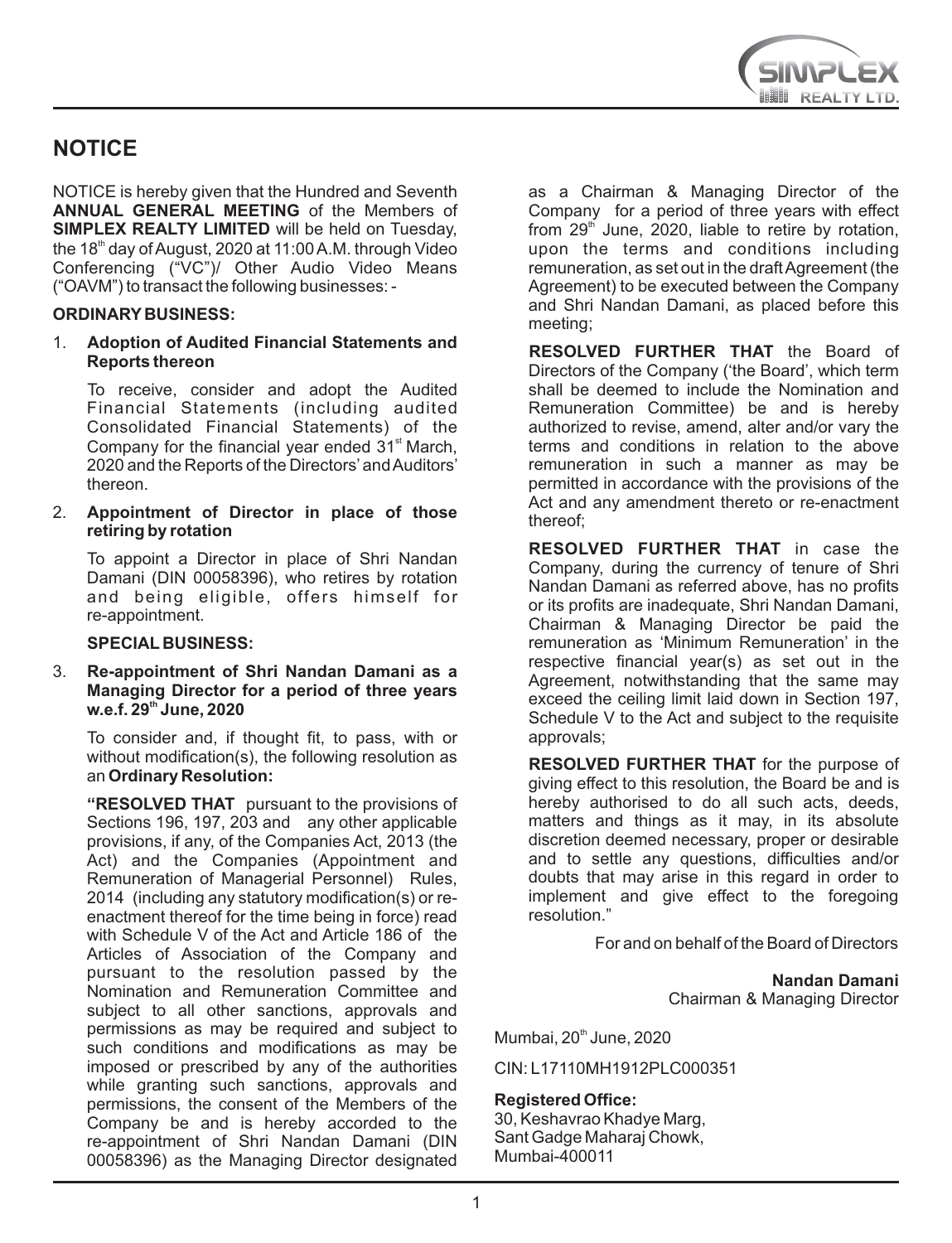# **NOTES:**

- 1. The Explanatory Statement pursuant to the provisions of Section 102 of the Companies Act, 2013 (the Act), in respect of the Special Business under **Item number 3** of the Notice dated 20th June, 2020 is appended hereto. The relevant details of Directors seeking appointment/reappointment pursuant to the Regulation 36(3) of the SEBI (Listing Obligations and Disclosure Requirements) Regulations, 2015 (the Listing Regulations) is given in Annexure to this Notice.
- 2. In view of the COVID-19 pandemic, the Ministry of Corporate Affairs ("the MCA") vide its Circular number 20/2020 dated May 05, 2020 read with Circulars number 14/2020 and 17/2020 dated April April 13, 2020 respectively (collectively referred to as the MCA Circulars'), has introduced certain measures enabling companies to convene their Annual General Meeting through Video Conferencing (VC) or Other Audio Visual Means (OAVM) without the physical presence of the Members at a common venue and also send notice of the Annual General Meeting and other correspondences related thereto, through electronic mode. In compliance with the provisions of the Companies Act, 2013 ("Act"), the SEBI (Listing Obligations and Disclosure Requirements) Regulations, 2015 ("SEBI Listing Regulations") and the MCA Circulars, the 107th Annual General Meeting of the Company (AGM) is being held through VC / OAVM. The detailed procedure for participating in the meeting through VC/OAVM is annexed herewith (Refer serial no. 15) and available at the Company's website www.simplexgroup.com.
- 3. In view of the MCA Circulars, no proxy shall be appointed by the Members and accordingly the Proxy Form and Attendance Slip are not annexed to this Notice. However, the Corporate Members (other than Individuals, HUF, NRI etc.) intending to authorize their representatives are requested to send duly certified copy of the Board Resolution alongwith attested specimen signature of the duly authorized signatory (ies) who are authorized to participate in the AGM through VC/OAVM and to vote through remote e-voting to the Scrutinizer by e-mail to **pankaj.cs@hotmail.com** with a copy marked to **evoting@nsdl.co.in.**
- 4. Members attending the AGM through VC / OAVM shall be counted for the purpose of reckoning the quorum under Section 103 of the Act.

5. Since the AGM will be held through VC / OAVM, the Route Map is not annexed in this Notice.

# 6. **Book Closure:**

- The Register of Members and Transfer Books of the Company will be closed from Thursday, the  $13<sup>th</sup>$ day of August, 2020 to Tuesday, the  $18<sup>th</sup>$  day of August, 2020 (both days inclusive) for the purpose of the Hundred and Seventh Annual General Meeting (the AGM) or any adjournment thereof.
- 7. The Register of Directors and Key Managerial Personnel and their shareholding, maintained under Section 170 of the Act, and the Register of Contracts or Arrangements in which the directors are interested, maintained under Section 189 of the Act, will be available for inspection in the electronic form (scanned copy) by the Members during the AGM. All documents referred to in the Notice will also be available for inspection in the electronic form (scanned copy) without any fee by the Members from the date of circulation of this Notice up to the date of AGM, i.e.18<sup>th</sup> August, 2020. Members seeking to inspect such documents can send an email to company-secretary@simplexgroup.com

# 8. **Unclaimed Dividends:**

#### (a) **Transfer to the Investor Education and Protection Fund:**

Members are hereby informed that the Company is required to transfer dividends which have remained unpaid/unclaimed for a period of seven years from the date on which dividend has become due for payment to the Investor Education and Protection Fund (IEPF) established by the Government. Accordingly, during the year, unclaimed dividends amounting  $\bar{\tau}$  1,38,405/- pertaining to the financial year 2011-12 has been transferred to IEPF on 30<sup>th</sup> September, 2019.

Members are requested to note that no claim shall lie against the Company in respect of any amount of dividend remaining unclaimed/ unpaid for a period of seven years from the dates they became first due for payment. Any Member, who has not claimed the dividend in respect of the financial year ended 31<sup>st</sup> March, 2013 and onwards is requested to approach the Company/the Share Transfer Agent (STA) of the Company for claiming the same as early as possible but not later than 12<sup>th</sup> September, 2020.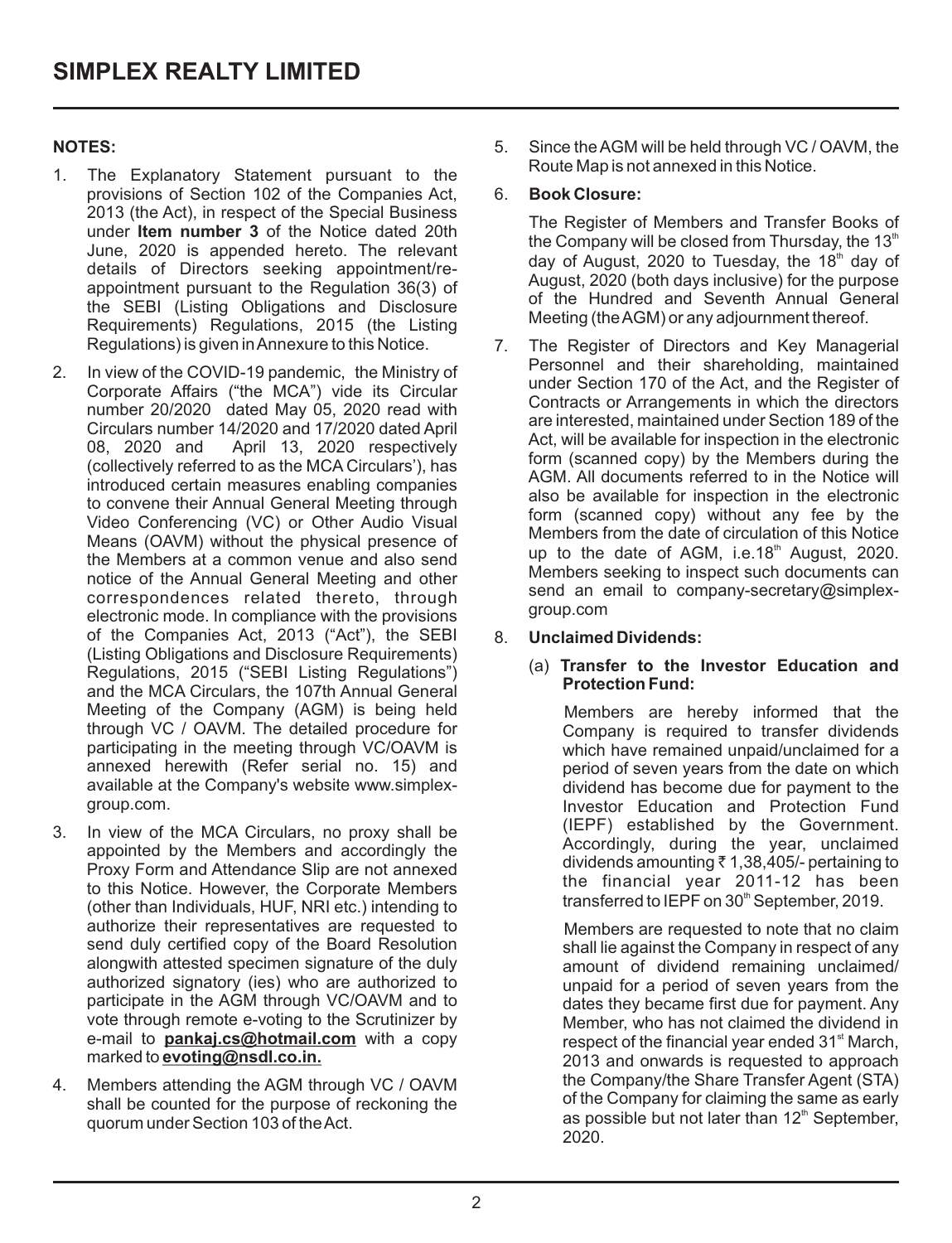#### (b) **Details of Unclaimed Dividends on Website:**

In order to help Members to ascertain the status of Unclaimed Dividends, the Company has uploaded the information in respect of Unclaimed Dividends for the financial year ended 31<sup>st</sup> March, 2013 and subsequent years on the website of Investor Education and Protection Fund, **www.iepf.gov.in** and under "Investor Relations" section on the website of the Company, - *www.simplex–group.com .*

# (c) **Transfer of "Underlying Share" into IEPF:**

In terms of Section 125(6) of the Act read with IEPF Authority (Accounting, Audit, Transfer and Refund) Rules, 2016, the Company is required to transfer the shares in respect of which dividends have remained unclaimed for a period of seven consecutive years to the IEPF Suspense Account established by the Central Government. As required under the said Rules, the Company has published a Notice in the newspapers inviting the Members attention to the aforesaid Rules. The Company has also sent individual communication to the concerned Members whose shares are liable to be transferred to IEPF Suspense Account, pursuant to the said Rules.

The Company has also uploaded full details of such shares due for transfer as well as unclaimed dividends under "Investor Relations" section on the website of the Company.

# 9. **Nomination Facility:**

As per the provisions of Section 72 of the Act, the facility for making nomination is available for the Members in respect of the shares held by them. Members who have not yet registered their nomination are requested to register the same by submitting Form No. SH-13. The said form can be downloaded from the Company's website **[http://www.simplex-group.com / upload \\_ pdf /](http://www.simplex-group.com/upload_pdf/2050Nomination%20Form.pdf) 2050Nomination%20Form.pdf** Members are requested to submit the said details to their DP in case the shares are held by them in electronic form or to STA in case the shares are held in physical form.

# 10. **Updation of Members'Details:**

The format of the Register of Members prescribed by the Ministry of Corporate Affairs under the Act,

requires the Company/STA to record additional details of Members, including their PAN details, email address, bank details for payment of dividend, etc. A form for capturing the additional details is appended at the end of this Annual Report. Members holding shares in physical form are requested to submit the filled in form to the Company or its STA. Members holding shares in electronic form are requested to submit the details to their respective Depository Participants.

- 11. To support the "Green Initiative", Members who have not registered their email addresses are requested to register the same with the Company's STA / their Depository Participants, in respect of shares held in physical/electronic mode respectively.
- 12. As per Regulation 40 of SEBI Listing Regulations, as amended, securities of listed companies can be transferred only in dematerialized form with effect from,  $1<sup>st</sup>$  April, 2019, except in case of request received for transmission or transposition of securities. In view of this and to eliminate all risks associated with physical shares and for ease of portfolio management, members holding shares in physical form are requested to consider converting their holdings to dematerialized form. Members can contact the Company or Company's Registrars and Transfer Agent, Freedom Registry Limited for assistance in this regard.
- 13. Members are requested to intimate changes, if any, pertaining to their name, postal address, email address, telephone/ mobile numbers, Permanent Account Number (PAN), mandates, nominations, power of attorney, bank details such as, name of the bank and branch details, bank account number, MICR code, IFSC code, etc., to their DPs in case the shares are held by them in electronic form or to Company's STA in case the shares are held by them in physical form.

# 14. **Voting through Electronic means**

In compliance with provisions of Section 108 of the Act read with Rule 20 of the Companies (Management and Administration) Rules, 2014 and the Listing Regulations, as amended from time to time, the Company is pleased to provide the Members facility of 'remote e-voting'(e-voting from a place other than venue of the AGM) to exercise their right to vote at the AGM. The business may be transacted through e-voting Services provided by National Securities Depository Limited (NSDL).

The facility for voting, through electronic voting system shall also be made available during the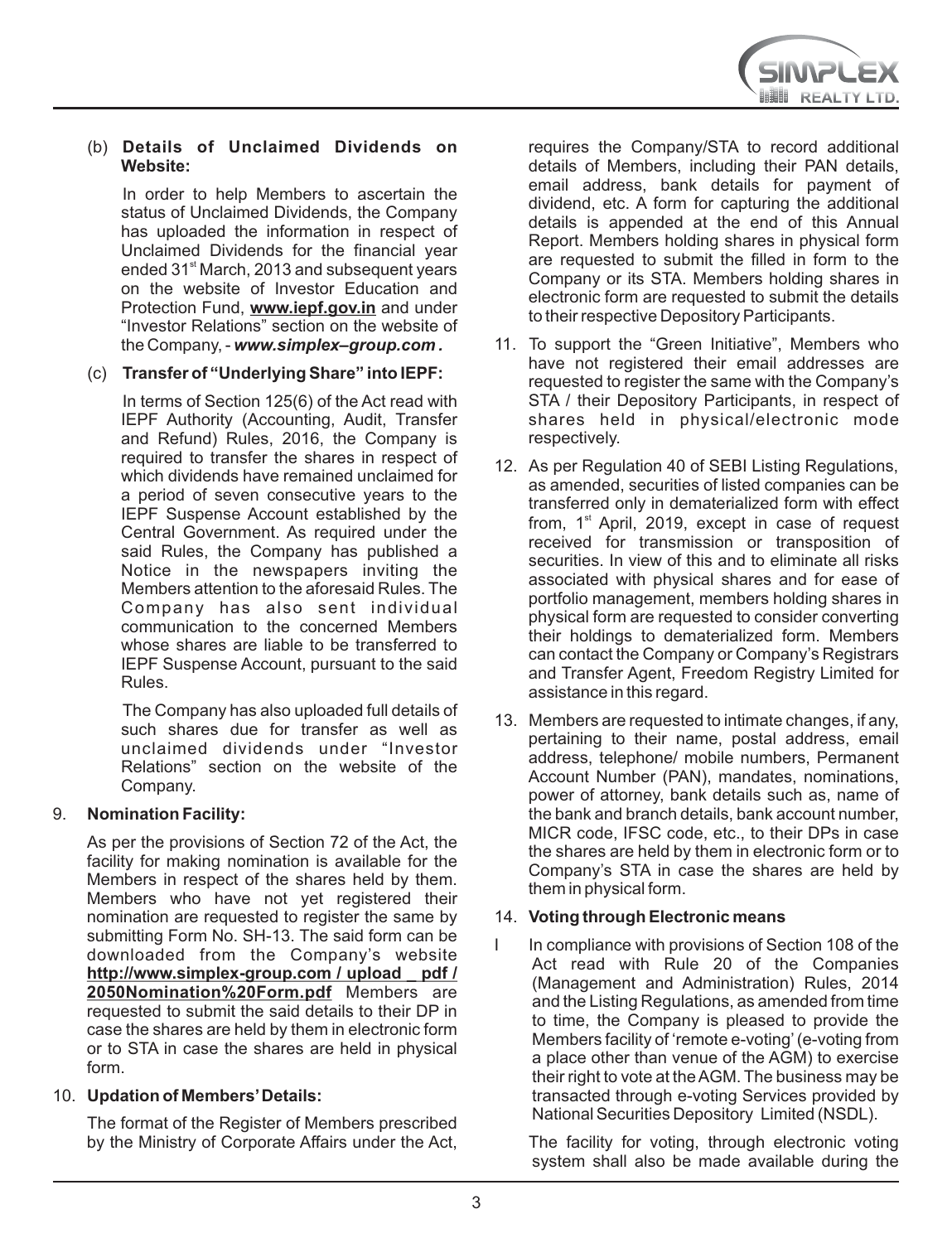AGM. The Members attending the meeting, through VC/OAVM facility and who have not already cast their vote through remote e-voting shall be eligible to vote through e-voting system in the AGM. The Members who have already cast their vote through remote e-voting may attend the meeting but shall not be entitled to cast their vote again at the AGM.

#### **The instructions for Members voting electronically are as under:**

- (i) The voting period begins on Saturday,  $15<sup>th</sup>$  August, 2020 (10:00 A.M.) and ends on Monday,  $17<sup>th</sup>$  August, 2020 (5:00 P.M.). During this period, Members of the Company, holding shares either in physical form or in dematerialized form, as on the cut-off date (record date) i.e. Tuesday, the 11<sup>th</sup> August, 2020, may cast their vote electronically. The e-voting module shall be disabled by NSDL for voting thereafter.
- (ii) Any person, who acquires shares of the Company and becomes a Member of the Company after sending of the Notice and holding shares as of the cut-off date, may obtain the login ID and password by sending a request at evoting@nsdl.co.in. However, if he/she is already registered with NSDL for remote e-voting then he/she can use his/her existing User ID and password for casting the vote.

The details of the process and manner for remote evoting are explained herein below:

Step 1: The Members should log on to the NSDL evoting website **http://www.evoting.nsdl.com.** 

Step 2: Click on icon "Login" available under the Shareholders section.

Details on Step 1 are as mentioned below:

How to login to NSDLe-voting website?

- 1. Visit the e-Voting website of NSDL. Open web browser by typing the following URL: **https://www.evoting.nsdl.com/.**
- 2. Once the home page of e-Voting system is launched, click on the icon "Login" which is available under 'Shareholders' section.
- 3. A new screen will open. You will have to enter your User ID, your Password and a Verification Code as shown on the screen.

 Alternatively, if you are registered for NSDL eservices i.e. IDEAS, you can log-in at **https://eservices.nsdl.com/** with your existing IDEAS login. Once you log-in to NSDL eservices after using your log-in credentials, click on e-Voting and you can proceed to Step 2 i.e. Cast your vote electronically.

4. Your User ID details are given below:

| Manner of holding<br>shares i.e. Demat<br>(NSDL or CDSL) or<br><b>Physical</b> | Your User ID is:                                                                                                                                                      |
|--------------------------------------------------------------------------------|-----------------------------------------------------------------------------------------------------------------------------------------------------------------------|
| a) For Members who<br>hold shares in<br>demat account with<br>NSDL.            | 8 Character DP ID followed<br>by 8 Digit Client ID<br>For example if your DP ID is<br>IN300*** and Client ID is<br>12****** then your user ID is<br>IN300***12******  |
| b) For Members who<br>hold shares in<br>demat account with<br>CDSL.            | 16 Digit Beneficiary ID<br>For example if your<br>Beneficiary ID is<br>12*************** then your<br>user ID is 12**************                                     |
| c)For Members<br>holding shares in<br>Physical Form.                           | EVEN Number followed by<br>Folio Number registered with<br>the company<br>For example if folio number is<br>001*** and EVEN is 101456<br>then user ID is 101456001*** |

- 5. Your password details are given below:
	- a) If you are already registered for e-Voting, then you can use your existing password to login and cast your vote.
	- b) If you are using NSDLe-Voting system for the first time, you will need to retrieve the 'initial password' which was communicated to you. Once you retrieve your 'initial password', you need to enter the 'initial password' and the system will force you to change your password.
	- c) How to retrieve your 'initial password'?
		- If your email ID is registered in your demat account or with the Company, your 'initial password' is communicated to you on your email ID. Trace the email sent to you from NSDL from your mailbox. Open the email and open the attachment i.e. a .pdf file. Open the .pdf file. The password to open the .pdf file is your 8 digit client ID for NSDL account, last 8 digits of client ID for CDSL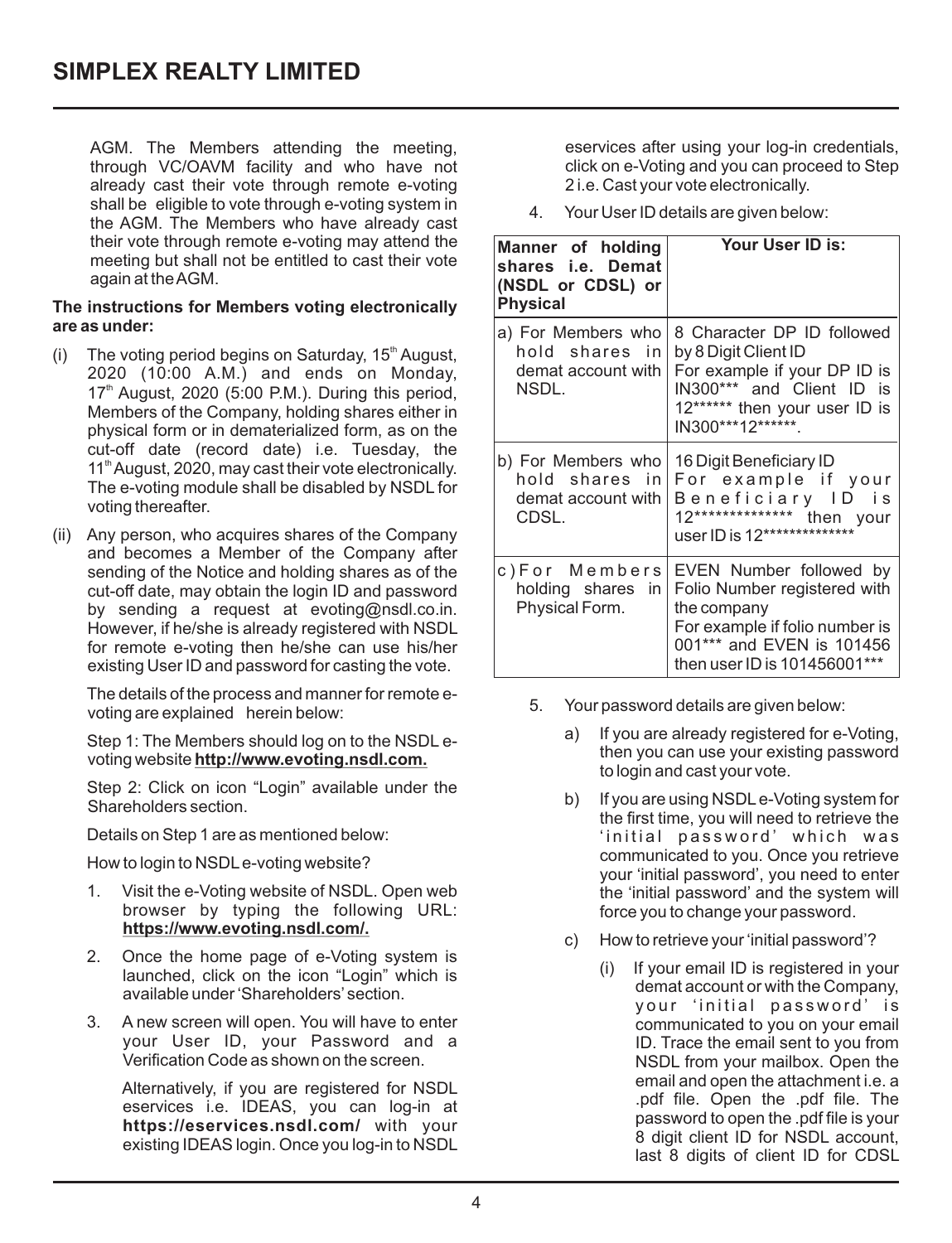

account or folio number for shares held in physical form. The .pdf file contains your 'User ID' and your 'initial password'.

- (ii) In case, if your email ID is not registered, please follow steps mentioned below in process for those shareholders whose email ids are not registered.
- 6. If you are unable to retrieve or have not received the "Initial password" or have forgotten your password:
	- a) Click on "Forgot User Details/Password?"(If you are holding shares in your demat account with NSDL or CDSL) option available on **www.evoting.nsdl.com.**
	- b) Physical User Reset Password?" (If you are holding shares in physical mode) o p t i o n a v a i l a b l e o n **www.evoting.nsdl.com.**
	- c) If you are still unable to get the password by aforesaid two options, you can send a request at **evoting@nsdl.co.in** mentioning your demat account number/folio number, your PAN, your name and your registered address.
	- d) Members can also use the OTP (One Time Password) based login for casting the votes on the e-Voting system of NSDL.
- 7. After entering your password, tick on Agree to "Terms and Conditions" by selecting on the check box.
- 8. Now, you will have to click on "Login" button.
- 9. After you click on the "Login" button, Home page of e-Voting will open.

Details on Step 2 is given below:

How to cast your vote electronically on NSDL e-Voting system?

- 1. After successful login at Step 1, you will be able to see the Home page of e-Voting. Click on e-Voting. Then, click on Active Voting Cycles.
- 2. After click on Active Voting Cycles, you will be able to see all the companies "EVEN" in which you are holding shares and whose voting cycle is in active status.
- 3. Select "EVEN" of company which is 113128.
- 4. Now you are ready for e-Voting as the Voting page opens.
- 5. Cast your vote by selecting appropriate options i.e. assent or dissent, verify/modify the number of shares for which you wish to cast your vote and click on "Submit" and also "Confirm" when prompted.
- 6. Upon confirmation, the message "Vote cast successfully" will be displayed.
- 7. You can also take the printout of the votes cast by you by clicking on the print option on the confirmation page.
- 8. Once you confirm your vote on the resolution, you will not be allowed to modify your vote.

# **General guidelines for shareholders**

- 1. Institutional shareholders (i.e. other than individuals, HUF, NRI etc.) are required to send scanned copy (PDF/JPG Format) of the relevant Board Resolution/ Authority letter etc. with attested specimen signature of the duly authorized signatory(ies) who are authorized to vote, to the Scrutinizer by e-mail to **pankaj.cs@hotmail.com** with a copy marked to **evoting@nsdl.co.in.**
- 2. It is strongly recommended not to share your password with any other person and take utmost care to keep your password confidential. Login to the e-voting website will be disabled upon five unsuccessful attempts to key in the correct password. In such an event, you will need to go through the "Forgot User Details/Password?" or "Physical User Reset Password?" option available on www.evoting.nsdl.com to reset the password.
- 3. In case of any queries, you may refer the Frequently Asked Questions (FAQs) for Shareholders and e-voting user manual for Shareholders available at the d o w n l o a d section of **www.evoting.nsdl.com** or call on toll free no.: 1800-222-990 or send a request to at **evoting@nsdl.co.in**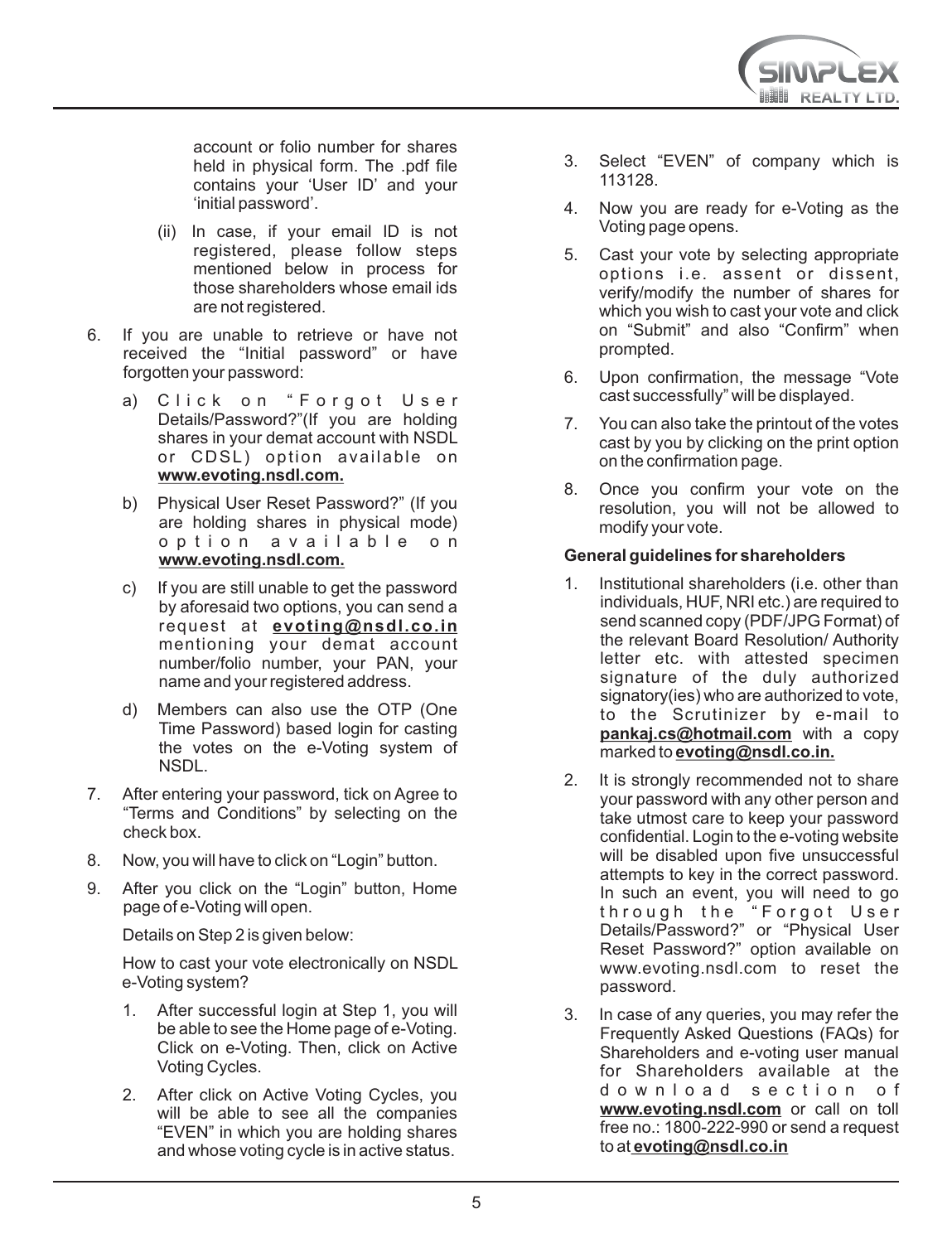4. In case of any grievances connected with facility for e-voting, please contact Ms. Sarita Mote, Assistant Manager, NSDL, 4<sup>th</sup> Floor, 'A' Wing, Trade World, Kamala Mills Compound, Senapati Bapat Marg, Lower Parel, Mumbai 400 013. Email: evoting@nsdl.co.in/saritam@nsdl.co.in, Tel: 91 22 2499 4890/ 1800-222-990

#### **The instructions for Members for e-voting on the day of the AGM are as under:**

- (a) The procedure for e-voting on the day of the AGM is same as the instructions mentioned above for remote e-voting.
- (b) Only those Members, who will be present in the AGM through VC / OAVM facility and have not casted their vote on the Resolutions through remote e-voting and are otherwise not barred from doing so, shall be eligible to vote through e-voting system in the AGM.
- (c) Members who have voted through remote e-voting will be eligible to attend the AGM. However, they will not be eligible to vote at the AGM.
- (d) Details of the person who may be contacted for any assistance connected with the facility for e-voting on the day of the AGM, are, Ms. Sarita Mote, Assistant Manager, NSDL, at saritam@nsdl.co.in/022-24994890 or Ms. Megha Malviya, Assistant Manager, NSDL, at megham@nsdl.co.in / meghamnsdl@gmail.com/022-49142500 / 7987207516.

#### **Process for those shareholders whose email ids are not registered with the depositories for procuring user id and password and registration of Email ids for e-voting for the resolutions set out in this notice:**

- 1. In case shares are held in physical mode please provide Folio No., Name of shareholder, scanned copy of the share certificate (front and back), PAN (self-attested scanned copy of PAN card), AADHAR (self-attested scanned copy of Aadhar Card) by email to **support@freedomregistry.in**
- 2. In case shares are held in demat mode, please provide DPID-CLID (16 digit DPID + CLID or 16 digit beneficiary ID), Name, client master or copy of Consolidated Account statement, PAN (self attested scanned copy of PAN card), AADHAR (self attested scanned copy of Aadhar Card) to **support@freedomregistry.in**

#### **15. INSTRUCTIONS FOR MEMBERS FOR ATTENDING THE AGM THROUGH VC/OAVM ARE AS UNDER:**

- 1. Member will be provided with a facility to attend the AGM through VC/OAVM through the NSDL e-Voting system. Members may access the same at https://www.evoting.nsdl.com under shareholders / members login by using the remote e-voting credentials. The link for VC/OAVM will be available in shareholder/members login where the EVEN of Company will be displayed. Please note that the members who do not have the User ID and Password for e-Voting or have forgotten the User ID and Password may retrieve the same by following the remote e-Voting instructions mentioned in the notice to avoid last minute rush. Further members can also use the OTP based login for logging into the e-Voting system of NSDL.
- 2. Facility of joining the AGM through VC/OAVM shall open 30 minutes before the time scheduled for the AGM and shall be kept open throughout the proceedings of the AGM.
- 3. Members who would like to express their views or ask questions during the AGM may register themselves as a speaker by sending their request from their registered email address mentioning their name, DP ID and Client ID/folio number, PAN, mobile number at company-secretary@simplexgroup.com from 12th August, 2020 (9:00 a.m. IST), to 14th August, 2020 (5:00 p.m. IST). Those Members who have registered themselves as a speaker will only be allowed to express their views/ask questions during the AGM. The Company reserves the right to restrict the number of speakers depending on the availability of time for the AGM.
- 4. Members who need assistance before or during the AGM, can contact NSDL on evoting@nsdl.co.in/ 1800-222-990 or contact Ms. Sarita Mote, Assistant Manager, NSDL, at saritam@nsdl.co.in/022-24994890 or Ms. Megha Malviya, Assistant Manager, NSDL, at megham@nsdl.co.in/meghamnsdl@gmail.com/ 022-49142500/7987207516.
- II The voting rights of Members shall be in proportion to their shares of the paid up equity share capital of the Company as on the cut-off date (record date) i.e. Tuesday,  $11<sup>th</sup>$  August, 2020.
- III Shri Pankaj Khandelwal, Practising Company Secretary has been appointed as the Scrutinizer to scrutinize the e-voting process in a fair and transparent manner.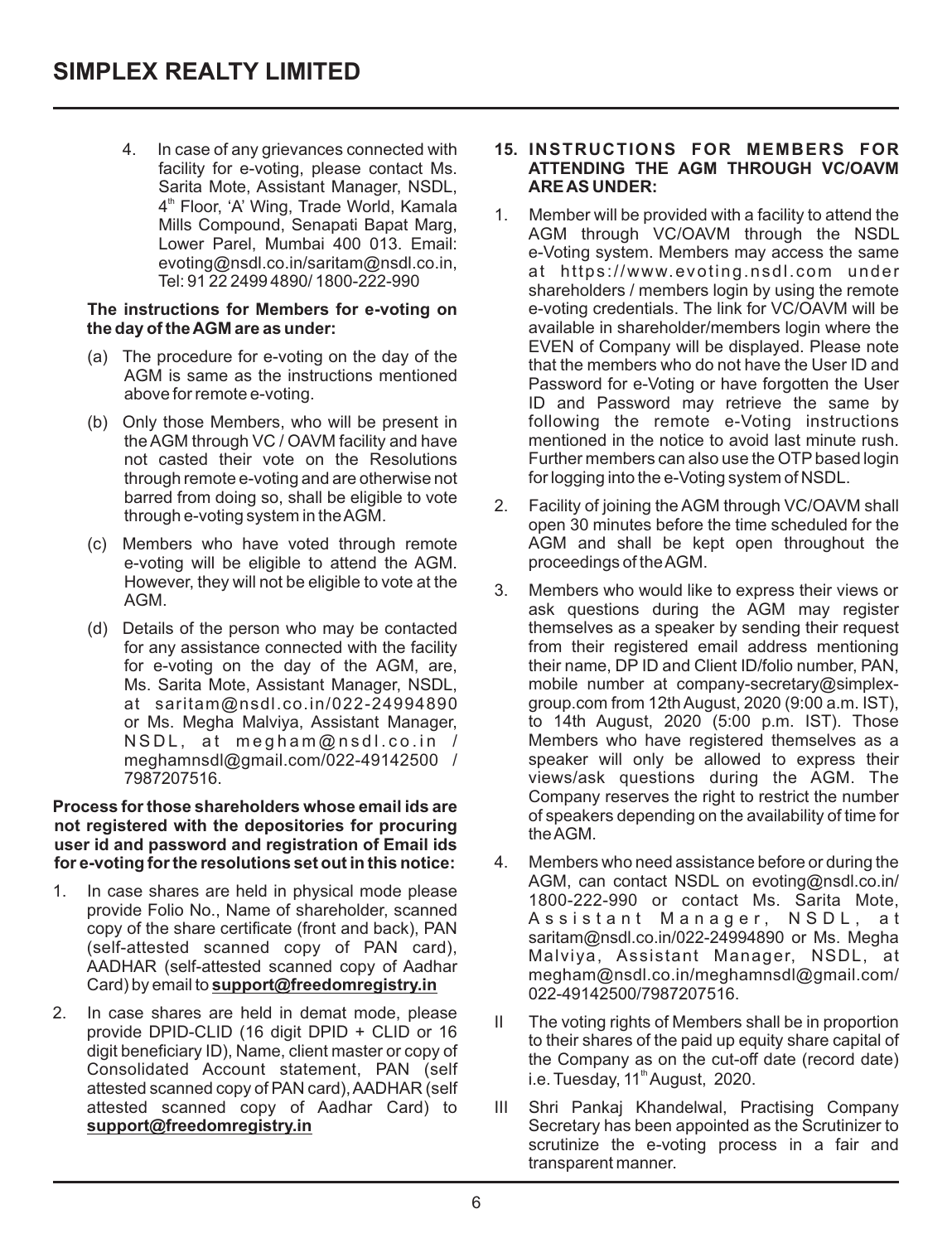- IV The Scrutinizer shall, immediately after the conclusion of voting at the AGM, first count the votes cast at the meeting, thereafter unblock the votes cast through remote e-voting in the presence of at least two witnesses not in the employment of the Company and make not later than three days of conclusion of the meeting a consolidated Scrutinizer's report of the total votes cast in favour or against, if any, to the Chairman or a person authorized by him in writing who shall countersign the same.
- V The Results shall be declared on or after the AGM of the Company. The Results declared alongwith the Scrutinizer's Report shall be placed on the Company's website www.simplex–group.com and on the website of NSDL within two days of passing of the resolutions at the AGM of the Company and communicated to BSE Limited.

#### **EXPLANATORYSTATEMENT**

As required by Section 102 of the Companies Act, 2013 (the Act), the following Explanatory Statement sets out all material facts relating to the business mentioned under **Item numbers 3** of the accompanying Notice dated 20th June, 2020.

#### **Item No. 3**

Shri Nandan Damani was appointed Chairman & Managing Director of the Company for a period of three years with effect from 29<sup>th</sup> June, 2017. The term of his office expires on 28<sup>th</sup> June, 2020. The Board of Directors at its meeting held on  $20<sup>th</sup>$  June, 2020 on the recommendation of Nomination and Remuneration Committee approved the re–appointment of Shri Nandan Damani as Managing Director designated as the Chairman & Managing Director of the Company for a further period of three years with effect from  $29<sup>th</sup>$  June. 2020, upon the terms and conditions, including as to remuneration as set out in the Agreement, subject to the necessary approvals.

Shri Nandan Damani, aged 67 years, has been associated with the Company since 1977 and holds 125316 equity shares in the Company. He is a bachelor of science from University of Mumbai and has completed business management studies. He has around 44 years of experience in business and industry. Shri Nandan Damani and Shri Sanjay N Damani are related to each other.

He currently serves as an Independent Director on the Boards of Graphite India Limited, Pudumjee Paper Products Limited and AMJ Land Holdings Limited.

In addition to his role as an Independent Director on the Board of Pudumjee Paper Products Limited, Shri Nandan Damani is also the Chairman of the Stakeholders Relationship Committee and Member of the Audit Committee and Nomination & Remuneration Committee and in AMJ Land Holdings Limited, he is a Member of the Audit Committee and Nomination & Remuneration Committee.

The Agreement to be executed between the Company and Shri Nandan Damani contains, inter-alia, the following terms and conditions:

- I Remuneration:
	- I Salary:

The proposed remuneration is  $\bar{\tau}$  4,48,000/per month, payable as under:

- a Basic Salary: ₹2,80,000/- per month
- b House Rent Allowance: ₹1,40,000/- per month.
- c Perquisite as shown below upto ₹ 28,000/- per month.
- ii Perquisites:

Monetary value of the perquisites shall be restricted to the aforesaid amount or such other amount as may be permissible according to law from time to time in force, and as may be determined by the Board of Directors.

- A In addition to salary, Shri Nandan Damani will be entitled to perquisites and allowances like reimbursement of expenses in respect of gas, electricity and water, furnishing and repairs, medical reimbursement and leave travel concession for self and his family, club fees, personal accident insurance and such other payments in nature of perquisites and allowances as may be decided by the Board of Directors from time to time on the recommendation of the Nomination and Remuneration Committee, to discharge his duty as a Managing Director.
- B Shri Nandan Damani shall also be eligible to the following perquisites which shall not be included in the computation of the ceiling on remuneration specified above: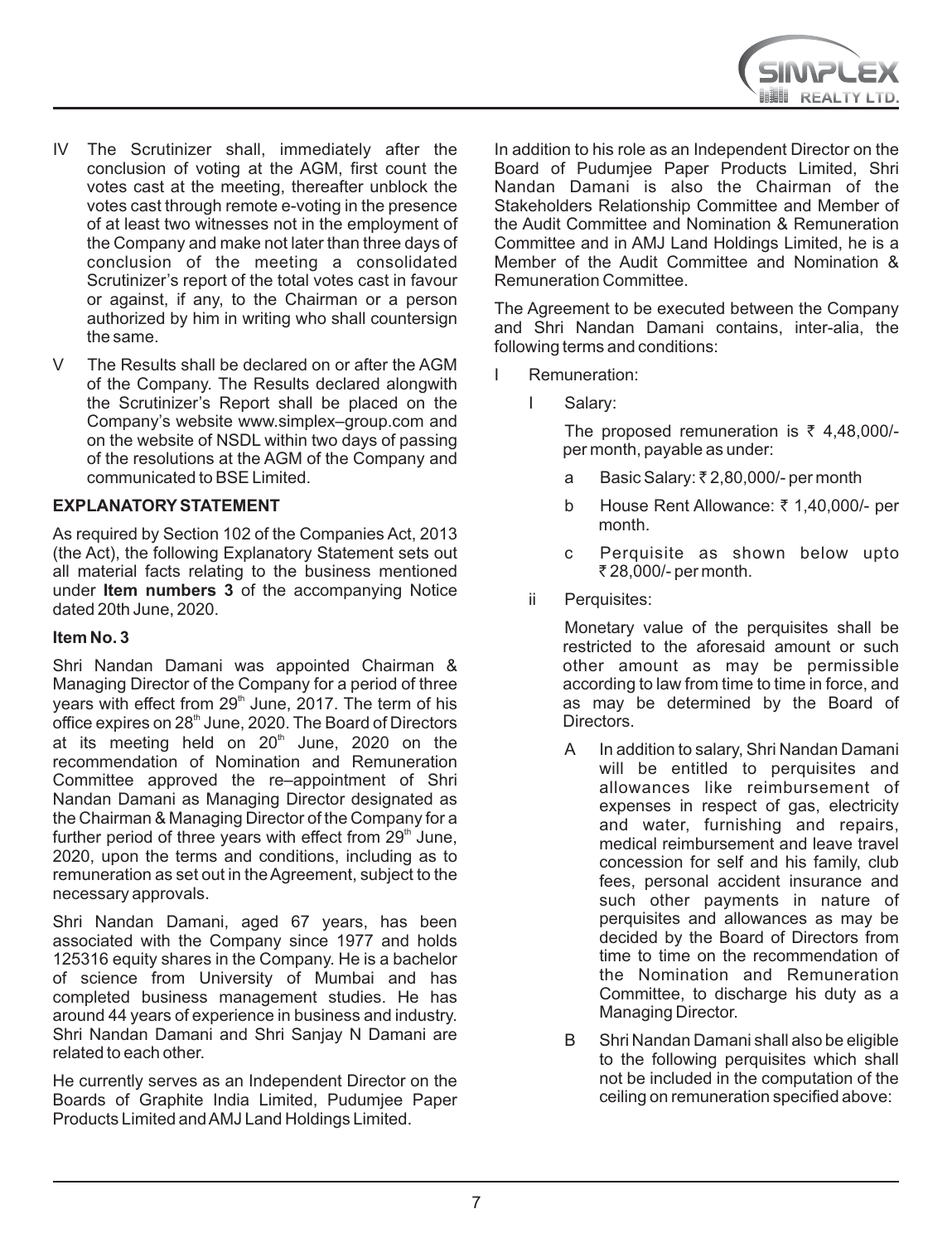- a gratuity payable at a rate not exceeding half a month's salary for each completed year of service, and
- b Leave: One month on full pay and allowances as per the Rules of the Company but not exceeding one month's leave for every 11 months of service. The leave accumulated but not availed of will be allowed to be encashed at the end of the tenure.
- C The Company shall provide a car for use on Company's business and telephone at the residence of Shri Nandan Damani. Shri Nandan Damani will be billed by the Company for personal long distance calls on telephone and use of car for personal purposes.
- D The Managing Director shall not be paid any sitting fees for attending the meetings of the Board of Directors or Committees thereof.
- iii Commission:

Such remuneration as calculated with reference to the net profits of the Company in particular financial year, if any, as may be determined by the Nomination and Remuneration Committee and/or the Board of Directors of the Company at the end of each financial year, subject to overall ceiling stipulated in Section 198 of the Act.

II Minimum Remuneration:

Where in respect of any financial year, during the tenure of Shri Nandan Damani as the Chairman & Managing Director of the Company, the Company has no profits or its profits are inadequate, Shri Nandan Damani shall be paid the aforementioned remuneration as "Minimum Remuneration" in the respective financial year(s) as set out in the Agreement, notwithstanding that the same may exceed the ceiling limit laid down in Section 197, Schedule V to the Act and subject to the requisites approvals.

- III Other Terms and Conditions:
	- A The tenure of the Managing Director shall be for a period of three years commencing from  $29<sup>th</sup>$  June, 2020.
	- B The Managing Director shall be vested with substantial powers of the Management for day to day affairs of the Company subject to the

supervision and direction of the Board of Directors of the Company.

- C The Managing Director will devote his time and efforts for the business of the Company.
- D The Managing Director undertakes to employ the best of the skill and ability to make his utmost endeavors to promote the interests and welfare of the Company and to conform to and comply with the directions and regulations of the Company and all such orders and directions as may be given to him from time to time by the Board.
- E The personnel policies of the Company and the related Rules which are applicable to other employees of the Company will also be applicable to the Managing Director, unless specifically provided otherwise.
- F The terms and conditions of the appointment of the Managing Director may be altered and varied from time to time by the Board as it may, in its discretion deem fit, irrespective of the limits stipulated under Schedule V to the Act or any amendments made hereafter in this regard, in such manner as may be agreed to between the Board and the Executive Director, subject to such approvals as may be required.
- G The said draft Agreement may be terminated by either party giving to other party by Ninety days'notice in writing.

The Members are being informed of the remuneration package by way of explanatory statement as given above.

The Board of Directors and the Managing Director have agreed on the terms of employment. After obtaining approval from Members, the Board will formally execute the Agreement with the Managing Director reflecting the terms.

The appointment of Shri Nandan Damani as the Managing Director and remuneration payable to him are in line with provisions, Schedule V to the Act and subject to the approval of the Members to be obtained at the AGM and to the extent any of the provisions herein are inconsistent or contrary to terms of such approval, the latter will prevail.

The period of office of Shri Nandan Damani shall be liable to determination by retirement of directors by rotation. As per Article 182 of the Articles of Association of the Company, Shri Nandan Damani, Chairman & Managing Director, whilst holding office as Chairman & Managing Director shall not be subject to retirement by